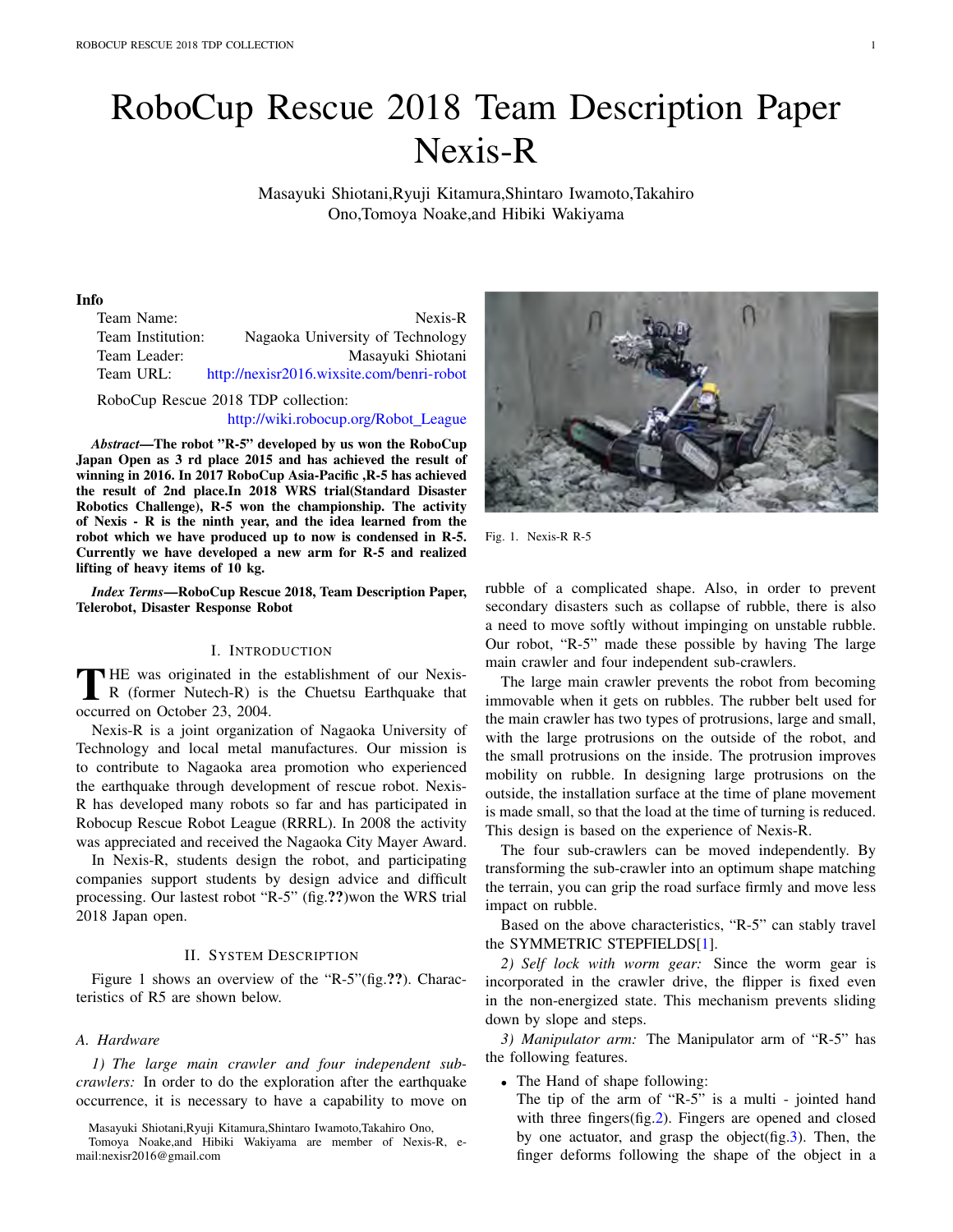passive way and can grasp even objects of complicated shape. Even if the robot rolls over, it is possible to return using the arm as shown in the fig.4.



Fig. 2. The Hand following shape



Fig. 3. Grasping of valve



Fig. 4. Returning from overturning

- *•* Maximum length of 1.1 m with 6 degrees of freedom: As shown in the fig.5, this arm has a total of 6 degrees of freedom of one hand rotation, 4 joint rotation, 1 linear motion, for work such as opening and closing valves and doors. The arm is up to 1.1 m long, and when combined with a sub-crawler it can reach almost the same height as a human shoulder.
- *•* Two cameras: The arm has two cameras, one at the position close to the hand and the other at the position



Fig. 5. Overview of the arm

corresponding to the elbow of the arm. The role of the first camera is to see the object. The role of the second camera is to see the positional relationship between the hand and the object, which is important in working with the hand.

#### *B. Software*

The basic control system diagram of "R-5" is shown in the fig.6. If you just want to run the robot, you can use only one operation PC, but you need PC of Ubuntu OS when mapping.

*1) 2D mapping:* We are developing 2D mapping. In the rescue operation, the map including the position of the requisite rescuer becomes important information. The mapping system consists of "Hector SLAM[2]" and LRF. With this system we successfully mapped laboratory and hallway as shown in Fig7.

#### *C. Communication*

We only use one robot. Information on the radio to be used is shown below.

- 1) Our wireless LAN router supports IEEE 802.11 a.
- 2) The channel supports 36, 40, 44, 48, 52, 56, 60 and 64.

## *D. Human-Robot Interface*

*1) SYMMETRIC STEPFIELDS[1]:* We used our own SYMMETRIC STEPFIELDS(fig.8) for daily robot mobility test and operator training.

*2) User interface:* As shown in Fig.9, the posture of the robot and the angle of the sub-crawler are shown by model using IMU and encoders.This is information that can not be obtained by the camera alone, and it is important information for the operator.

## III. APPLICATION

## *A. Set-up and Break-Down*

- *1) Set-up(5min):*
- *•* Carry robot and operation system
- *•* Turn on the PC and robot
- *•* Activate the crawler operation program
- *•* Start the arm and camera program
- *•* completion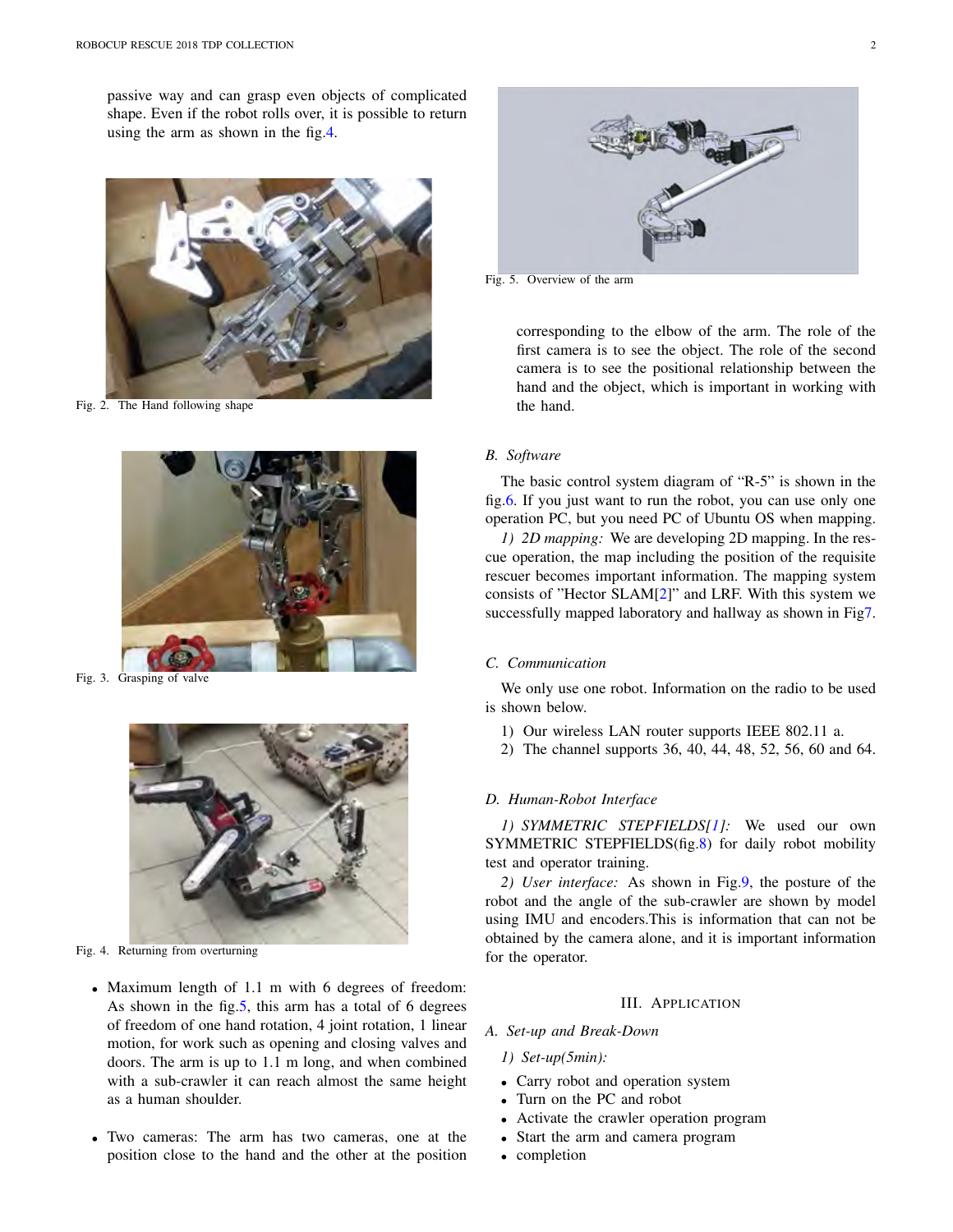

Fig. 6. Control system diagram of R5



Fig. 7. 2D mapping



Fig. 8. SYMMETRIC STEPFIELDS



Fig. 9. User interface of R-5

#### *2) Break-Down(3min):*

- *•* Shut down the robot
- *•* Shut down the program
- *•* Carry robot and operation system
- *•* completion

#### *B. Mission Strategy*

We would like to challenge competition by making good use of "R-5" excellent mobility performance and 10kg payload arm. Since the arm has just been completed this year, we will test it in many fields before RRRL-WC and we would like to make it a reference for future development.

#### *C. Experiments*

We made our own SYMMETRIC STEPFIELDS proposed by NIST and carried out robot mobility testing. In the future, we plan to utilize STM related to arm operation.

## *D. Application in the Field*

Although "R-5" is not immature in waterproofing function, we consider that physical intervention in the disaster area is possible because of its high level as a system performance.

Also, we consider that it is possible to transport relief supplies using the hand arm.

# IV. CONCLUSION

We have developed a robot "R-5" with high mobility performance and arm performance. We will evaluate these performances with RRRL and use it as a reference for future development.

## APPENDIX A

# TEAM MEMBERS AND THEIR CONTRIBUTIONS

- *•* Masayuki Shiotani Mechanical Design and Team Leader
- Kitamura,Shintaro Mechanical Design
- *•* Iwamoto,Takahiro Electrical design
- Ono,Tomoya
- 
- 
-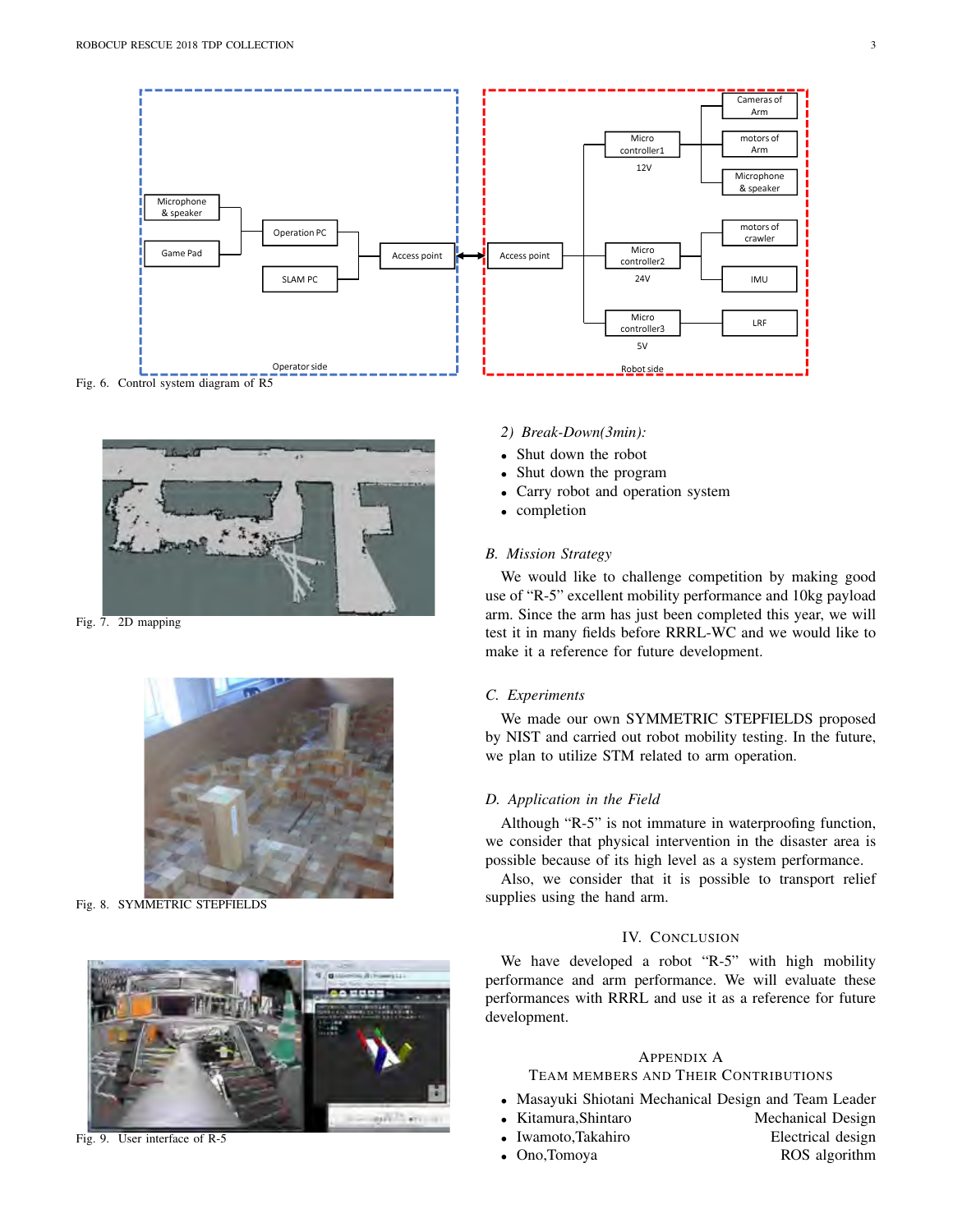- Tomoya Noake
- · Hibiki Wakiyama operator and design

operator and UI Design

• Cooperative enterprises of Nexis-R Manufacturer and adviser

# **APPENDIX B CAD DRAWINGS**

Fig.10 shows the CAD drawing of "R-5" with arm mounted.



Fig. 10. CAD Drawing of R-5 with arm mounted

# **APPENDIX C LISTS**

# A. Systems List

The list of the robot system is shown in the following table.

| Attribute                                    | Value                                        |
|----------------------------------------------|----------------------------------------------|
| Name                                         | $R-5$                                        |
| Locomotion                                   | tracked                                      |
| System Weight                                | 35kg                                         |
| Weight including transportation case         | 40 <sub>kg</sub>                             |
| Transportation size                          | $1.0 \times 0.6 \times \times 0.4$ m         |
| Typical operation size                       | $0.65$ [max1.1] $\times$ 0.47 $\times$ 0.37m |
| Unpack and assembly time                     | 10min                                        |
| Startup time (off to full operation)         | 5 <sub>min</sub>                             |
| Power consumption (idle/ typical/ max)       | ?/216W/720W                                  |
| Battery endurance (idle/ normal/ heavy load) | 3h/1h//0.5h                                  |
| Maximum speed (flat/ outdoor/ rubble pile)   | 0.5[m/s]/0.4[m/s]/0.3[m/s]                   |
| Payload (typical/maximum)                    | 20kg/?                                       |
| Arm: maximum operation height                | 1.1 <sub>m</sub>                             |
| Arm: payload at full extend                  | 10kg                                         |
| Support: set of bat. chargers total weight   | 3kg                                          |
| Support: set of bat. chargers power          | 200W                                         |
| Support: Charge time batteries (80%/100%)    | 70min/90min                                  |
| Support: Additional set of batteries weight  | 1kg                                          |
| Cost                                         | 60000USD                                     |
|                                              |                                              |

#### **TABLE I SYSTEM LIST**

#### **B.** Operator Station List

The list of the Operator Station is shown in the following table.

#### **TABLE II OPERATOR STATION LIST**

| Attribute                                    | Value                          |
|----------------------------------------------|--------------------------------|
| Name                                         | R <sub>5</sub> -Op             |
| System Weight                                | 4kg                            |
| Weight including transportation case         | 8kg                            |
| Transportation size                          | $0.25 \times 0.6 \times 0.8$ m |
| Typical operation size                       | $0.4 \times 0.4 \times 0.4$ m  |
| Startup time (off to full operation)         | 5 <sub>min</sub>               |
| Power consumption (idle/ typical/ max)       | ? / 50W / ?                    |
| Battery endurance (idle/ normal/ heavy load) | 6h/4h//3h                      |
| Cost                                         | 1500USD                        |

# C. Hardware Components List

The list of the Hardware Components is shown in the following table.

| Part                         | Brand & Model                  | Unit Price |
|------------------------------|--------------------------------|------------|
| Drive motors of main crawler | maxon EC-4pole 30              | 700CHF     |
| Drive motors of sub crawler  | maxon EC-max 30                | 260CHF     |
| Drive gears of main motor    | GP32HP<br>79:1                 |            |
| Drive gears of sub motor     | GP32<br>23:1                   |            |
| Drive encoder                | Encoder HEDS 5540              |            |
| Motor drivers                | maxon ESCON                    | 200CHF     |
| DC/DC                        | <b>ND</b>                      |            |
| <b>Battery Management</b>    | lipo alarm                     | 10USD      |
| 12VBatteries                 | KT3700 3S 35C                  | 40USD      |
| 24VBatteries                 | KT3700 6S 35C                  | 80USD      |
| Micro controller1            | sanritz TPIP3                  | 1000USD    |
| Micro controller2            | mbed                           | <b>ND</b>  |
| Micro controller3            | RaspberryPi model B+           | 30USD      |
| WiFi Adapter                 | NEC PA-AtermWR9500-HP          | 100USD     |
| <b>IMU</b>                   | <b>ND</b>                      | <b>ND</b>  |
| Cameras                      | raysonics RSJ-071BC            | 700USD     |
| LRF                          | HOKUYO UTM-30LX                | 4000USD    |
| <b>Battery Chargers</b>      | HITEC multi charger X4 AC plus | 300USD     |
| moter Robot Arm              | DYNAMIXEL<br><b>MX-64R</b>     | 400USD     |
|                              |                                |            |

#### **TABLE III** HARDWARE COMPONENTS LIST

# D. Software List

The list of the Software is shown in the following table.

#### **TABLE IV SOFTWARE LIST**

| Name           | Version | License    | Usage      |
|----------------|---------|------------|------------|
| Windows        |         | value      | Operation  |
| Ubuntu         | 14.04   | Open       | Mapping    |
| <b>ROS</b>     | Indigo  | <b>BSD</b> | Mapping PC |
| Hector SLAM[2] |         | <b>BSD</b> | Mapping    |

# **ACKNOWLEDGMENT**

The authors would like to thank Nagaoka University of Technology for their research.